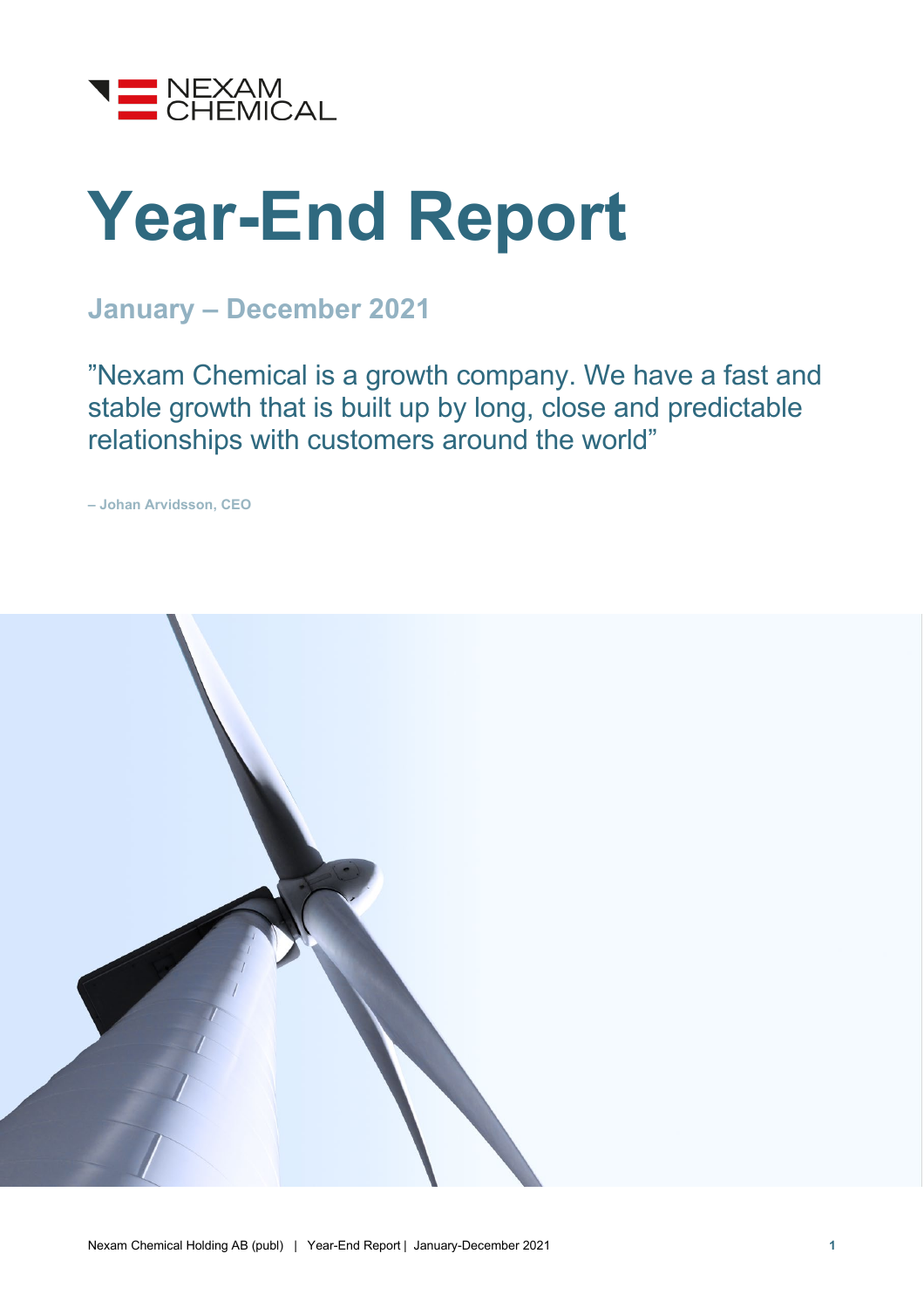

### **Fourth quarter at a glance**

## **Continued strong growth 22 percent in the quarter**

#### **Significant events:**

- Both Performance Chemical, + 23%, and Performance Masterbatch, + 17%, are growing compared to the corresponding quarter in 2020.
- Received the first commercial order within the Reactive Recycling concept in the UK.
- Deliveries in polyolefin to Sibur in Russia shipped during the quarter.
- Jörgen Heby joined as new Production Officer in October.

#### **Financials:**

- Net sales during quarter amounted to SEK 57,052,000 (46,693,000) and for the full year SEK 219,452,000 (165,830,000).
- The operating profit before depreciation (EBITDA) for the quarter was SEK 1,204,000 (681,000) and for the full year SEK 6,297,000 (4,912,000).
- In comparison to the beginning of the year, cash and cash equivalents amounted to SEK 63,601,000 (29,791,000).
- Cash flow from the operating activities during the quarter amounted to SEK 15,305,000 (- 7,287,000) and for the full year SEK 7,255,000 (- 17,084,000).
- Earnings per share amounted to SEK -0.02 (- 0.05) for the quarter and for the full year SEK 0,07 (-0,14).
- The Board proposes no dividend for the year 2021.

| <b>Key Figures for the Group</b>                |                |                |                                  |                  |
|-------------------------------------------------|----------------|----------------|----------------------------------|------------------|
|                                                 | <b>Oct-Dec</b> | <b>Oct-Dec</b> | <b>Full year</b>                 | <b>Full year</b> |
| (SEK thousand)                                  | 2021           | 2020           | 2021                             | 2020             |
| Net sales (SEK thousand)                        | 57 052         | 46 693         | 219 452                          | 165 830          |
| Adjusted operating profit/loss before deprecia- |                |                |                                  |                  |
| tion (EBITDA) (SEK thousand)                    | 1 2 0 4        | 2 0 9 7        | 7 605                            | 6 3 2 8          |
| Operating profit/loss before depreciation       |                |                |                                  |                  |
| (EBITDA) (SEK thousand)                         | 1 2 0 4        | 681            | 6 2 9 7                          | 4 9 1 2          |
| Cash and cash equivalents (SEK thousand)        | 63 601         | 29 7 91        | 63 601                           | 29 7 91          |
| Cash flow from operations (SEK thousand)        | 15 305         | $-7287$        | 7 255                            | $-17084$         |
| Equity (SEK thousand)                           | 228 080        | 187 188        | 228 080                          | 187 183          |
| Equity per basic share (SEK)                    | 2,82           | 2,47           | 2,85                             | 2,47             |
| Equity/asset ratio (%)                          | 80             | 75             | 80                               | 75               |
| Total assets (SEK thousand)                     | 284 333        | 250 278        | 284 333                          | 250 278          |
| Quick ratio (%)                                 | 254            | 190            | 254                              | 190              |
| Average number of basic shares                  | 80 915 798     | 75 803 367     | 79 909 583                       | 75 803 367       |
| Average number of diluted shares                | 80 915 798     |                | 75 803 367 79 909 583 75 803 367 |                  |
| Basic earnings per share (SEK)                  | $-0,02$        | $-0.05$        | $-0.07$                          | $-0,14$          |
| Diluted earnings per share (SEK)                | $-0,02$        | $-0,05$        | $-0,07$                          | $-0,14$          |
| Share price on balance sheet date (SEK)         | 10,65          | 9,26           | 10,65                            | 9,26             |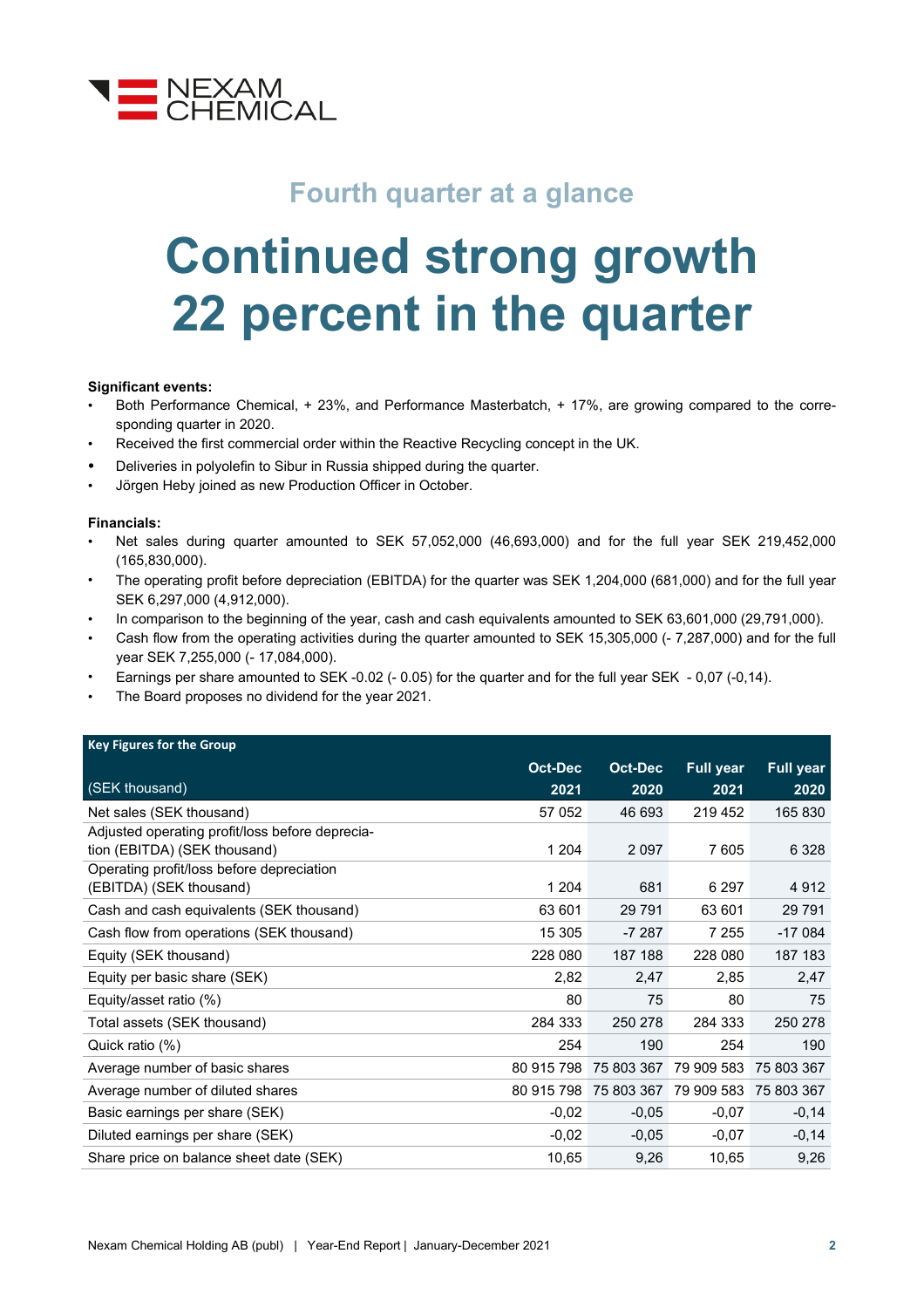



### **Comments from the CEO**

### **Growth by 32% compared to 2020**

**Describe the development during the fourth quarter?** We look back on a fantastic year where the fourth quarter of 2021 is the second best for Nexam Chemical so far in terms of sales. During the quarter, sales amounted to SEK 57 million, which means a growth of 22% compared with the same quarter last year. The second half of the year was largely affected by logistics problems and general cost increases, which affected the margin in the quarter. The price adjustments we have done will gradually have an impact in 2022. How and to what extent depends on both the customer mix and volume development. For the full year 2021, we grew by 32 percent compared to 2020 and ended up with a turnover of SEK 219 million. Thus, we continue our rapid growth journey, which is made possible by having close and long-term relationships with our customers - with a horizon of several decades. We become a central part of our customers' product development and innovation process, and thus their competitiveness.

#### **How would you sum up the past year in a little more detail?**

An important explanation for why 2021 has been such a good year is the turn-around we have made in Performance Masterbatch. A stagnation has turned into a growth of 20 percent. This has been made possible, partly with the help of classic sales and marketing efforts, and partly with fast customer feedback where we provide them with samples so that they can quickly start production. Chemistry and plastics is an industry where manufacturers are normally slow to provide feedback, so Nexam's high level of service has been much appreciated. Another part of the growth lies in the so-called PET foam business. There we have taken a stronger position with, for example, the wind power companies. Diab and others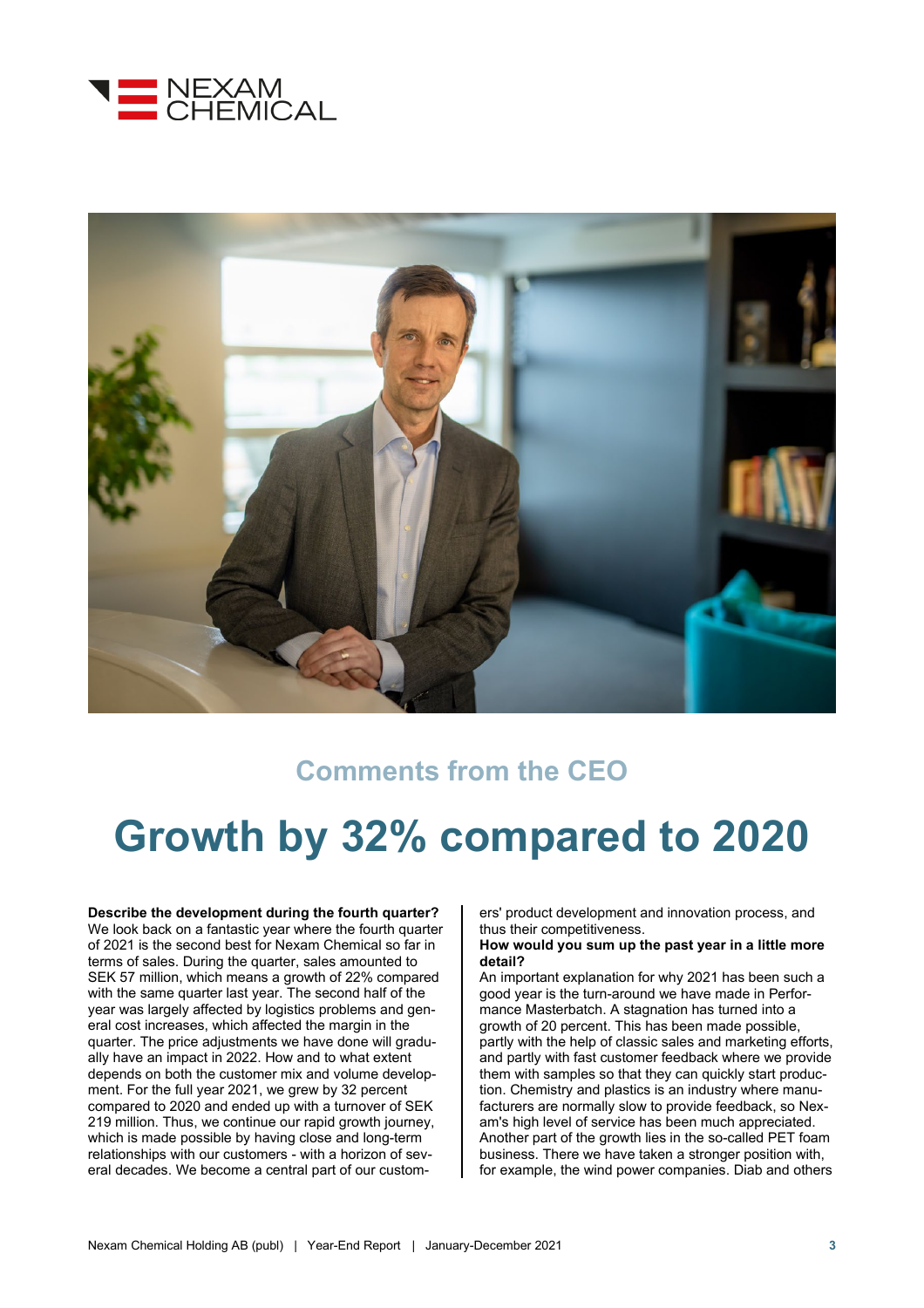

are customers we help to produce materials for the rotor blades for wind power. Our additives improve the properties of the foam in the rotor blades. In wind power, we see a strong growth in the future as this area becomes increasingly important for energy supply. 2021 was otherwise a year that was considered relatively weak in the wind power industry in general, after a very strong 2020.

We are also noticing a growing interest in our concept Re-active Recycling. Where our additives improve material properties for plastics that are to be reused in a decisive way. This can be plastic film or recycled plastic from milk packaging, for example.

### "…a growing interest in our concept Re-active Recycling…"

**What does the future investment need look like?** We have had a strong growth trend, which we intend to continue. Thus, we will need to continue to invest in increasing production capacity. Having your own production is attractive both in terms of cost control and knowledge. But in order to be able to match sales with our own production in a smart way, we also need to buy capacity from contract manufacturers. It can be added that Nexam on certain occasions makes investments in replacement capacity, which creates the opportunity to increase efficiency and margins.

### "…made three patent applications during the year…"

**How has the company's research and development gone during the year?**

It has gone according to plan. We have made three patent applications during the year after taking a break from that work. Now we are up and running again and in total we have 56 patents in place and a number of new ones in the pipeline. We have a very competent development team, with great potential to continue to deliver innovations for the polymer industry.

**How have you been affected by the pandemic?** The pandemic has led to rising raw material costs, challenges in obtaining raw materials and getting transport to the right place. From time to time, we have missed having our employees in one place and visiting customers and development partners on an ongoing basis. Despite this, we have grown by 28 percent in 2020 and 32 percent in 2021. This is good and shows the growth potential of Nexam, but the growth would probably have been even higher if the pandemic had not occurred.

### "We will continue our growth journey with the vision to make plastic better"

#### **What happens next, what will characterize 2022?**

We will continue our growth journey with the vision to make plastic better. Where we work closely and together with our customers. As we get more customers, we continue to grow. As we are such an integral part of our customers' products, it always takes a long time to become qualified. It is not uncommon for it to take more than five years to have a business relationship with a customer. But once that is done, it is usually about relationships over decades.

**Johan Arvidsson, CEO**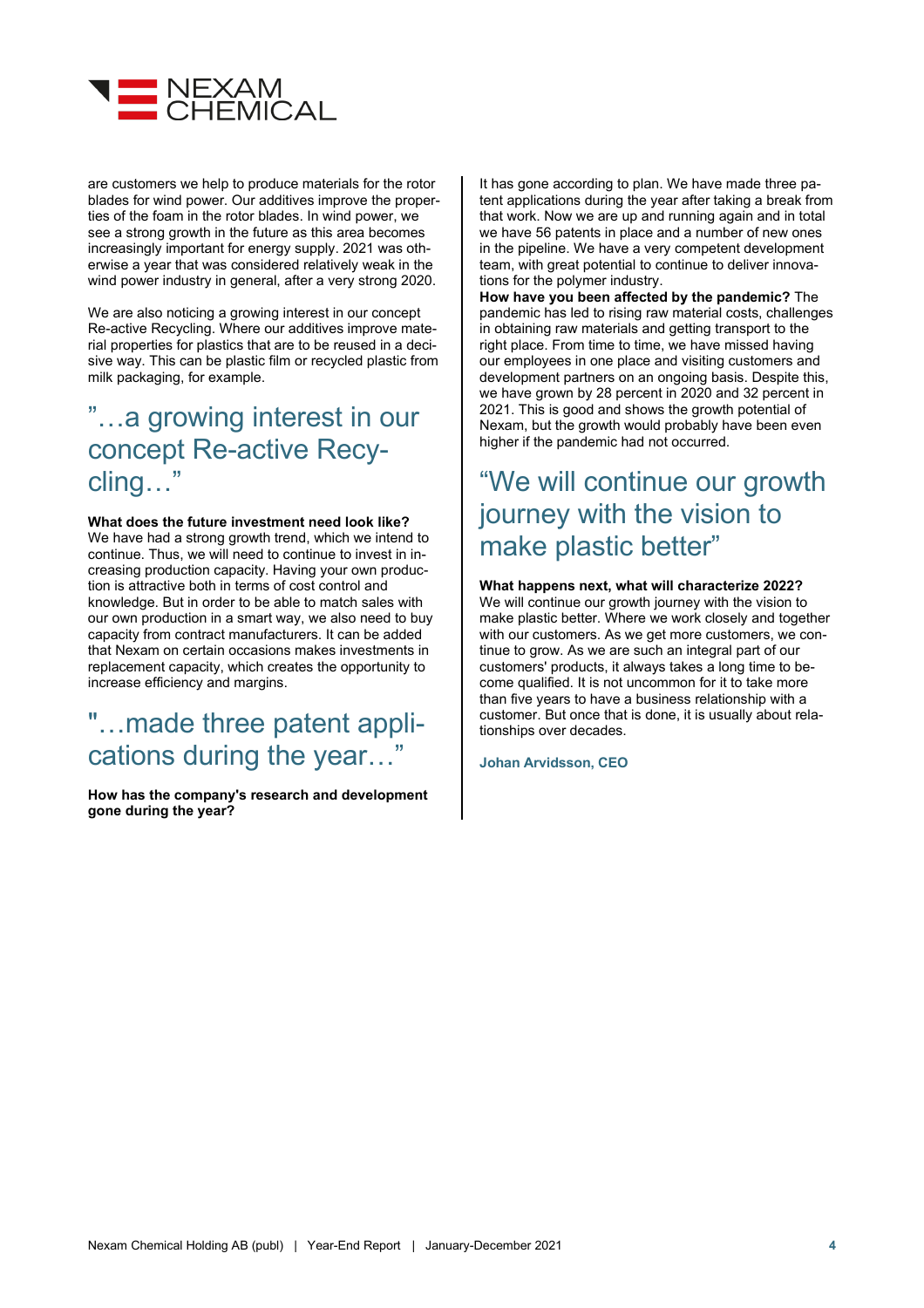

## **This is Nexam Chemical**

#### **Nexam Chemical**

Stronger, lighter and recyclable materials. It is one part of what the world needs to be able to grow in a sustainable way. We at Nexam Chemical can contribute to this. We work with improving polymeric materials – more commonly described as plastics. By adding our products, the customer can create materials that will give the end-products completely new and effective properties. Such as lower weight, increased heat resistance and strength, longer life cycle and increased recycling.

Today we help our customers to improve materials that are then used in everything from computers, wind turbines and vehicle components to water pipes and food packaging. We are a growth company with a turnover of approximately SEK 220 million, with production in four countries, employs close to fifty persons and cooperates with wellknown chemical and material companies all over the world.

The Company's head office is located in Lomma, Sweden. Development of new products and applications and formulation evaluation takes place in the laboratory in St. Andrews, Scotland where also the facility for production of the

Company´s molecules are located. Large scale production of the company's unique molecules is also performed in collaboration with contract manufacturers. Manufacturing of masterbatch and multifunctional masterbatch is performed by the subsidiary Nexam Performance Masterbatch.

#### **Our vision**

To be a recognized world-leader in property modification of polymeric materials through heat-activated chemistry.

#### **Our mission**

To contribute to a more resource-efficient and sustainable society through innovative chemistry that improves properties, usability and recycling of polymeric materials.

#### **Our sustainability vision**

Nexam Chemical strives towards a sustainable future through innovative and reactive chemistry and to create possibilities to save on our valuable and scarce natural resources. We want to enable our customers to develop lighter, stronger, more durable, and more recyclable products.

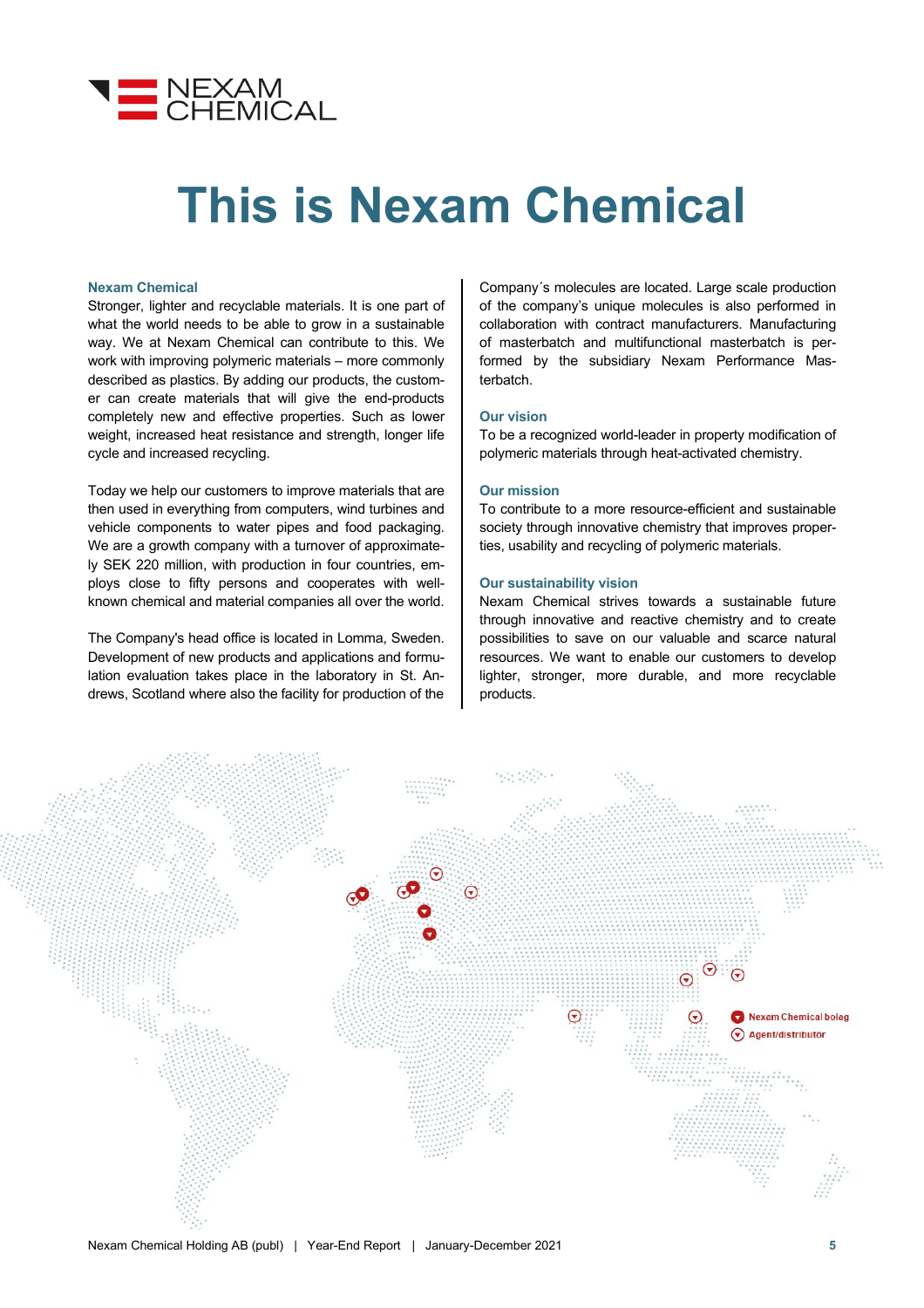

## **Financial comments**

#### **Sales and profit**

Net sales for the quarter totaled SEK 57,052,000 (46,693,000) and for the full year SEK 219,452,000 (165,830,000). Other operating income for the quarter amounts to SEK 91,000 (0).

The personnel expenses during the quarter totaled SEK – 9,468,000 (- 8,205,000) and other operating expenses totaled SEK - 9,837,000 (- 10,286,000). The depreciation for the period amounts to SEK - 2,717,000 (- 2,649,000) of which SEK - 1,100,000 (- 1,100,000) concerns depreciation of acquired immaterial surplus values. The profit/loss before depreciation (EBITDA) amounted to SEK 1,204,000 (677,000) and for the full year SEK 6,297,000 (- 4,908,000). The operating profit/loss before tax for the quarter came in at SEK – 1,572,000 (- 2,641,000) and for the full year SEK - 5,307,000 (- 7,597,000).

#### **Personnel and organization**

The number of employees in the Group, restated as fulltime equivalents were 52 (44) at the end of the quarter. Of these, 43 (36) where men and 9 (8) women.

#### **Investments**

The total investment in intangible assets during the year amounts to SEK 3,208,000 (3,573,000) and for the tangible assets SEK 2,737,000 (2,796,000).

#### **Cash flow**

The cash flow from the operating activities during the quarter amounted to SEK 15,305,000 (- 7,287,000). Changes in working capital has affected the cashflow with SEK 14,340,000 (- 6,840,000). During the quarter, net amortization of bank loans has affected the cashflow with SEK - 3,120,000 (- 3,120,000). The total cash flow for the quarter amounted to SEK 10,004,000 (- 12,797,000).

#### **Financial position**

Compared to the beginning of the year, the equity/assets ratio was 80 (75) percent, and the equity was SEK 228,084,000 (187,183,000). Cash and cash equivalents amounted to SEK 63,601,000 (29,791,000) compared to the beginning of the year. The Group has at the end of the period an interest-bearing debt of SEK 24,721,000 (37,068,000) compared to the beginning of the year.

### **Other information**

#### **Group structure**

Nexam Chemical Holding AB is a Swedish public limited liability company, and its corporate ID no. is 556919-9432. The Group consists of the parent company Nexam Chemical Holding AB (publ) and two subgroups, Nexam Chemical and Nexam Performance Masterbatch. All companies in the Group are wholly owned.

#### **Accounting policies**

The Group applies International Financial Reporting Standards (IFRS), as adopted by the EU. This interim report has been prepared in accordance with IAS 34 Interim Financial Reporting, the Annual Accounts Act. The parent company applies the Annual Accounts Act and the Swedish Financial

Reporting Board recommendation RFR 2 Accounting for Legal Entities. The accounting policies and calculation

methods applied are consistent with those described in the



*Financial instruments.*Nexam Chemical has only financial assets and liabilities valued at amortized cost. As these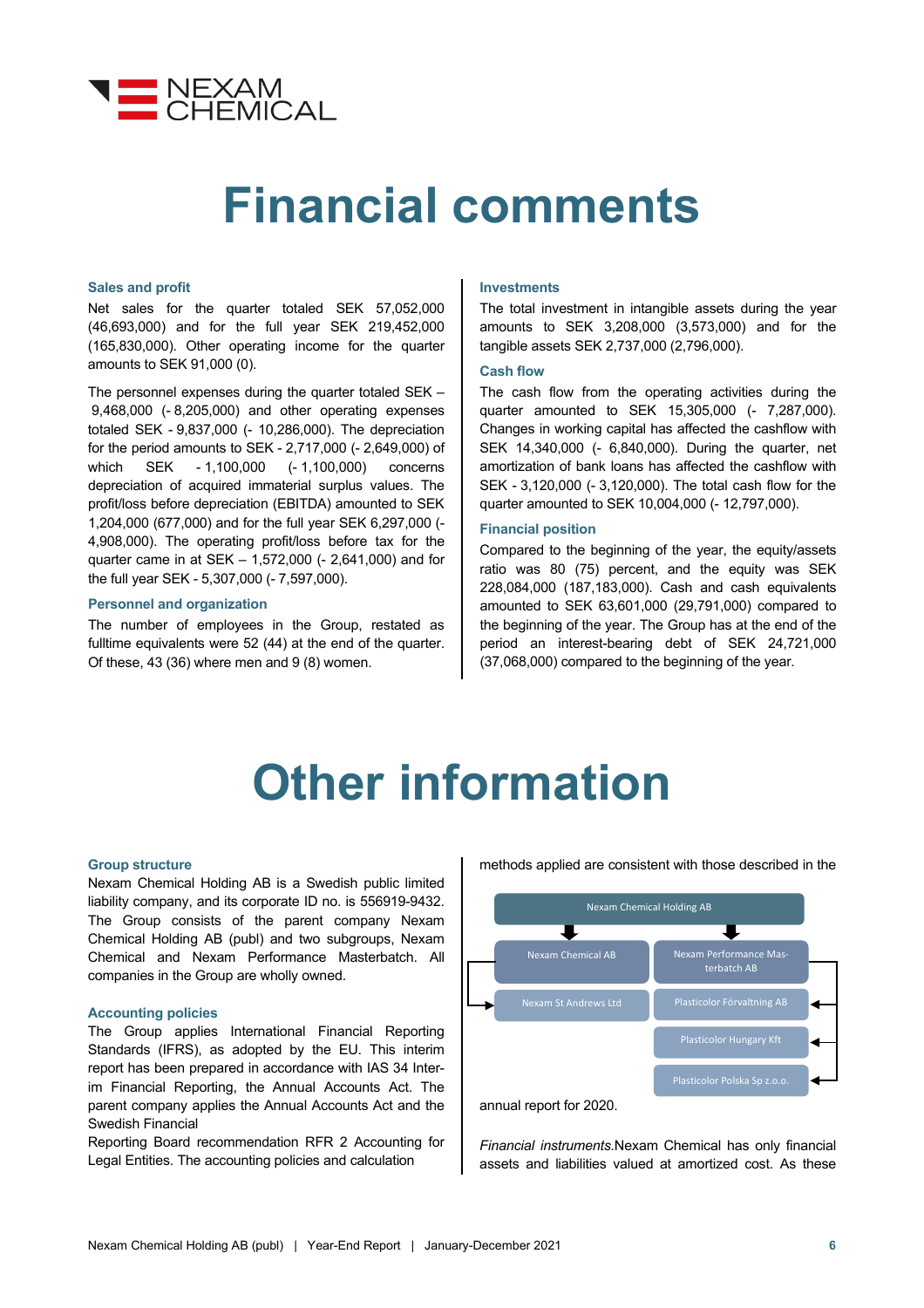

financial assets and liabilities are due within twelve months, the value is estimated to correspond to fair value. *Split of revenue on different revenue streams.* Financial information reported to the chief operating decision maker (CEO) as the basis for allocating resources and judging the group's profit or loss is since the fourth quarter 2019 divided into two different revenue streams, but not divided into profit and loss. The revenue streams are Performance Chemicals and Performance Masterbatch. Performance Chemicals consists of Nexam Chemicals product portfolio and Performance Masterbatch consists of Nexam Performance Masterbatch´s product portfolio.

*Reporting standards.* Nexam prepares its consolidated financial statements in accordance with International Financial Reporting Standards (IFRS) issued by the International Accounting Standards Board (IASB) and interpretative statements from the IFRS Interpretations Committee, as adopted by the EU for application within the EU. The interim report has been prepared in accordance with IAS 34 Interim Financial Reporting.

Disclosures in accordance with IAS 34.16A appear not only in the financial statements and their accompanying notes but also in other parts of the interim report.

The parent company applies the Annual Accounts Act and the "Council for Financial Reporting" RFR 2 Accounting for legal entities. Application of RFR 2 means that the parent company as far as possible applies all IFRS approved by the EU within the framework of the Annual Accounts Act and the Social Security Act and has considered the connection between accounting and taxation. The Group and the Parent Company have applied the accounting principles described in the annual report for 2020.

The Group's financial instruments are valued at accrued acquisition value. The carrying amount of all financial assets and liabilities is estimated to correspond to fair value.

#### **Transactions with related parties**

During the year a warranty program was initiated resulting in a capital injection by top management of SEK 431,000.

Principles for renumerations to Board of Directors are stated in the annual report 2020.

#### **Risks and uncertainties**

The Group's operations are affected by a number of factors which can result in a risk for the Group's operations and profit. See the annual report for 2020.

#### **Estimates and judgements**

In order to be able to prepare the financial statements, the Board of Directors and the Management make judgements and assumptions on the basis of available information that impact the company's financial performance and financial position.

Estimates and judgements are evaluated on an ongoing basis and are based on historical experience and other factors, including expectations about future events that can be reasonably expected under prevailing conditions. The actual outcome may differ from the judgements made. The areas where estimates and assumptions could lead to a significant risk of adjustments to the figures reported for the company's financial performance, and position in future reporting periods, are primarily judgements about market conditions and thus the value of the Group's non-current assets. During the period the principles for estimates and judgements have remain unchanged.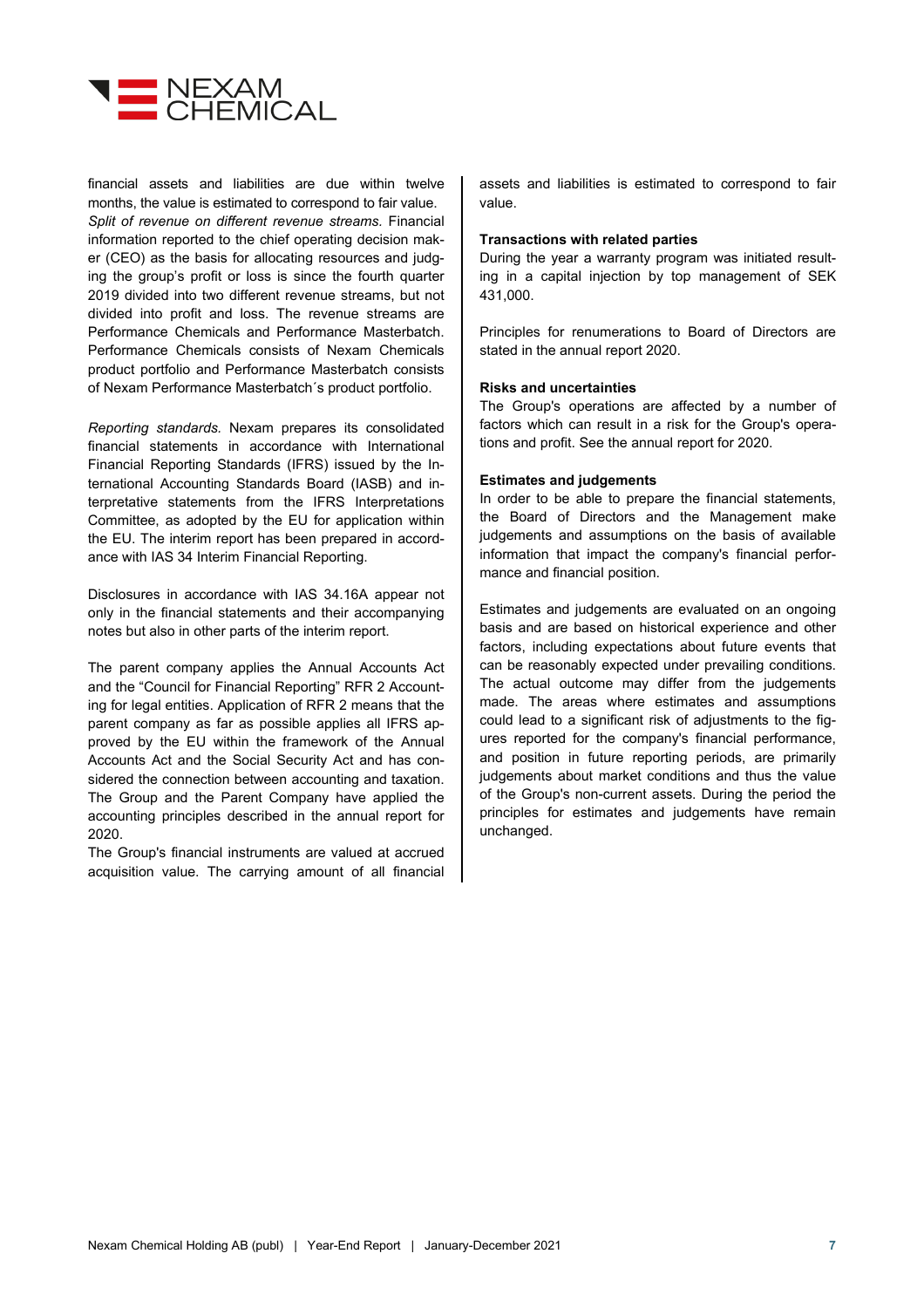

## **Signatures**

**Lomma 26th of January 2022**

**Mats Persson** Chairman of the Board **Cecilia Jinert Johansson** Member of the Board

**Jonna Opitz** Member of the Board

**Martin Roos** Member of the Board

**Oskar Tuwesson** Member of the Board

**Johan Arvidsson** Chief Executive Officer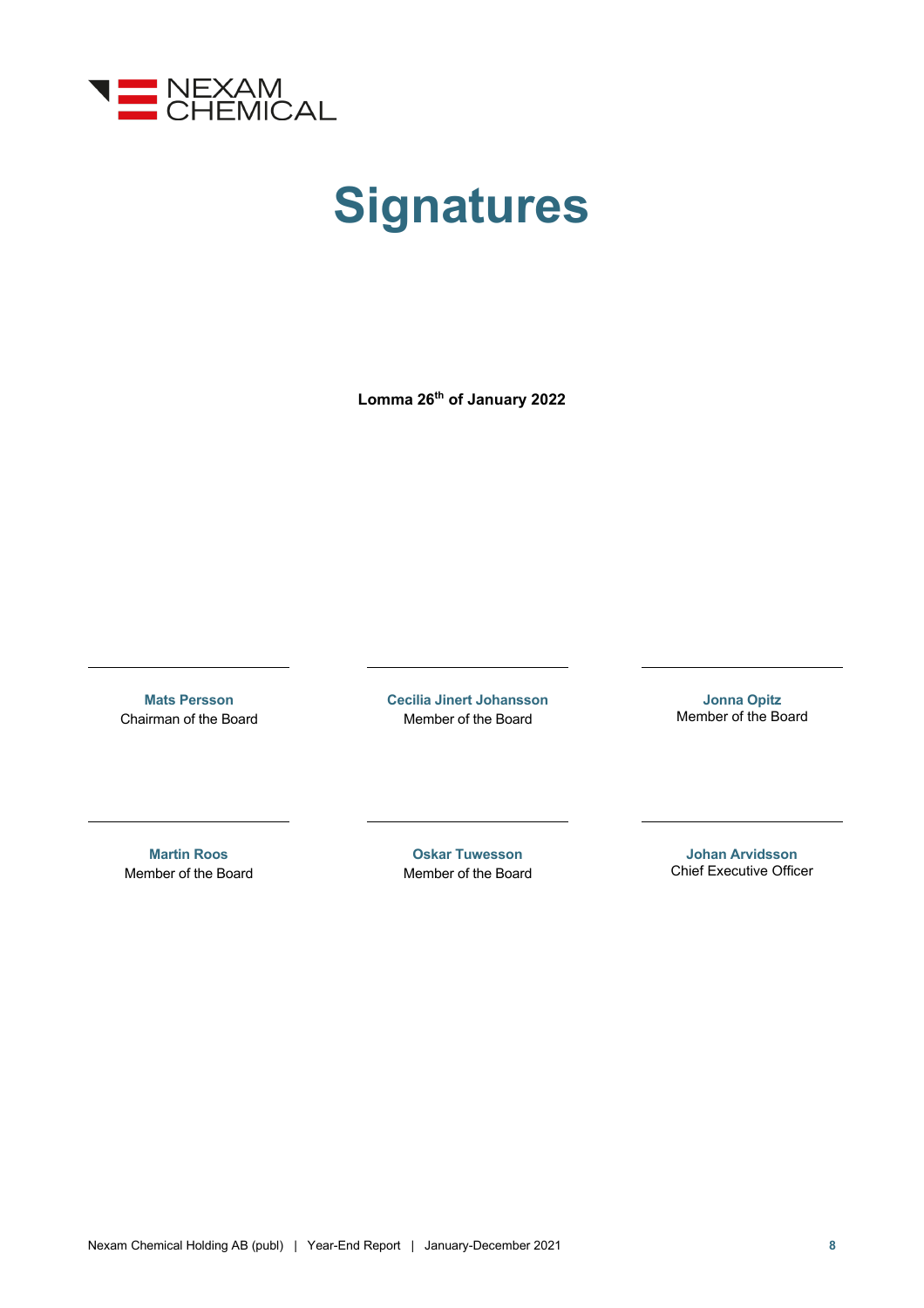

### **Financial Statements in summary**

| <b>Consolidated income statement in summary</b> |             |                |                |                  |                  |
|-------------------------------------------------|-------------|----------------|----------------|------------------|------------------|
|                                                 |             | <b>Oct-Dec</b> | <b>Oct-Dec</b> | <b>Full year</b> | <b>Full year</b> |
| (SEK '000)                                      | <b>Note</b> | 2021           | 2020           | 2021             | 2020             |
| Net sales                                       | 2,3         | 57 052         | 46 693         | 219 452          | 165 830          |
| Other operating income                          |             | 91             | 7              | 430              | 176              |
|                                                 |             | 57 144         | 46700          | 219 881          | 166 006          |
|                                                 |             |                |                |                  |                  |
| <b>Operating expenses</b>                       |             |                |                |                  |                  |
| Raw materials and consumables                   |             | $-36635$       | $-26561$       | -134 972         | $-94880$         |
| Operating expenses                              |             | -9 837         | $-10285$       | $-41124$         | $-34$ 157        |
| Personnel cost                                  |             | $-9468$        | $-8205$        | $-37488$         | $-30361$         |
| Depreciation of tangible and intan-             |             |                |                |                  |                  |
| gible assets                                    |             | $-2717$        | $-2649$        | $-10573$         | $-10$ 193        |
| Other operating expenses                        |             |                | $-967$         |                  | $-1695$          |
| <b>Operating profit/loss</b>                    |             | $-1513$        | $-1968$        | -4 276           | $-5281$          |
|                                                 |             |                |                |                  |                  |
| <b>Financial items</b>                          |             |                |                |                  |                  |
| Financial income                                |             |                | $-2$           | 128              | 166              |
| <b>Financial costs</b>                          |             | $-59$          | $-666$         | $-1160$          | $-2477$          |
| Profit/loss before tax                          |             | $-1572$        | $-2636$        | $-5307$          | $-7593$          |
|                                                 |             |                |                |                  |                  |
| Income tax                                      |             | $\mathbf{1}$   | $-229$         | $-141$           | -496             |
| Profit/loss for the period                      |             | $-1571$        | $-2866$        | -5449            | $-8089$          |
|                                                 |             |                |                |                  |                  |
| Other comprehensive income                      |             |                |                |                  |                  |
| Items that may be reclassified to               |             |                |                |                  |                  |
| profit or loss                                  |             |                |                |                  |                  |
| Translation differences on foreign              |             |                |                |                  |                  |
| subsidiaries                                    |             | $-443$         | $-993$         | 49               | $-2397$          |
| Sum of other comprehensive in-                  |             |                |                |                  |                  |
| come, net after tax                             |             | $-443$         | $-993$         | 49               | $-2397$          |
| <b>Comprehensive result for the</b>             |             | $-2014$        | $-3859$        | $-5400$          | $-10486$         |
| period                                          |             |                |                |                  |                  |

The profit for the year as well as comprehensive income are wholly attributable to the parent company's shareholders.

| Earnings per share (SEK)         |            |            |            |            |
|----------------------------------|------------|------------|------------|------------|
| Basic earnings per share (SEK)   | $-0.02$    | $-0.05$    | $-0.07$    | $-0,14$    |
| Diluted earnings per share (SEK) | $-0.02$    | $-0.05$    | $-0.07$    | $-0,14$    |
| Average number of basic shares   | 80 915 798 | 75 803 367 | 79 909 583 | 75 803 367 |
| Average number of diluted shares | 80 915 798 | 75 803 367 | 79 909 583 | 75 803 367 |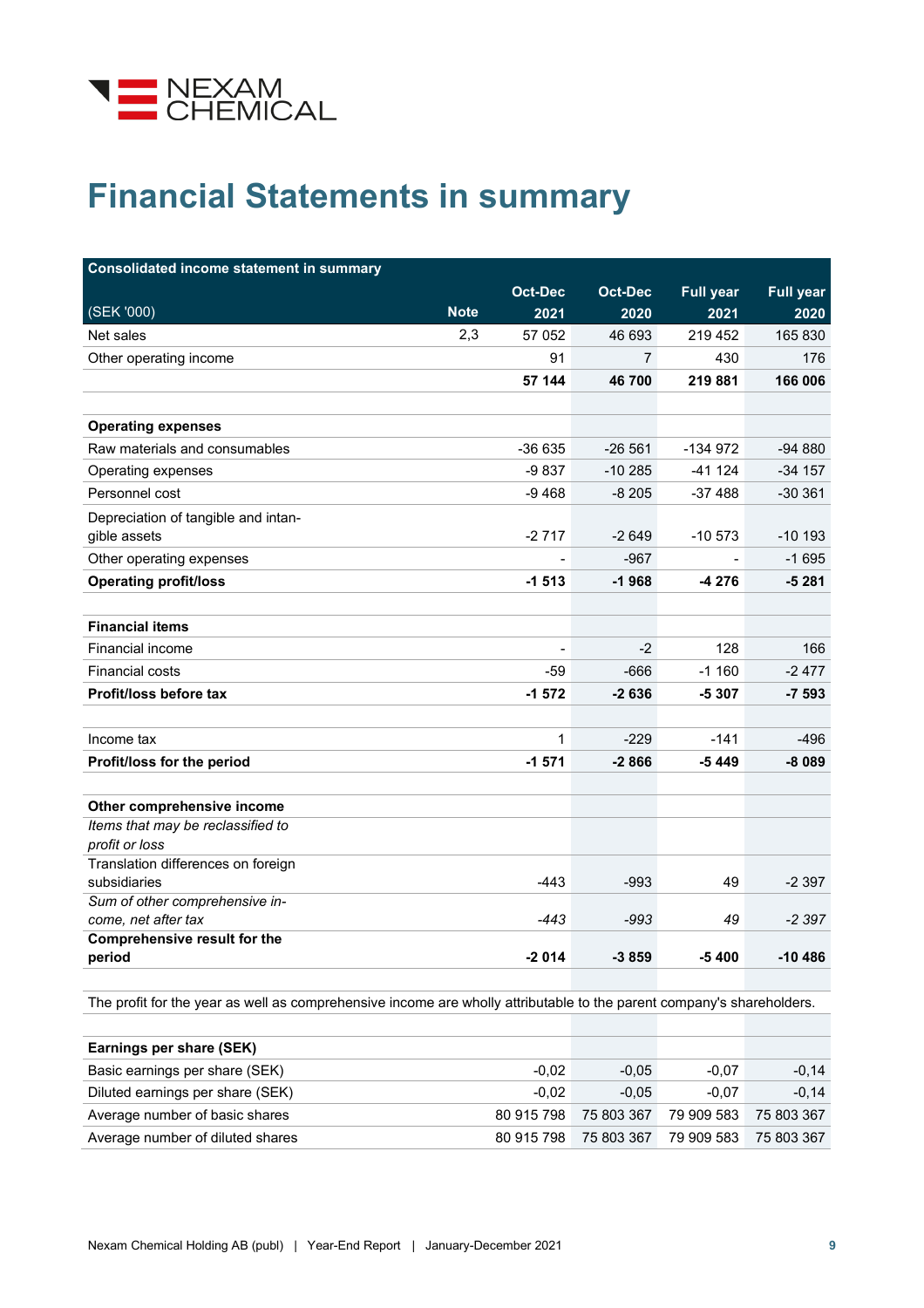

| <b>Consolidated balance sheet in summary</b> |             |            |               |
|----------------------------------------------|-------------|------------|---------------|
|                                              |             | $31 - dec$ | <b>31 Dec</b> |
| (kSEK)                                       | <b>Note</b> | 2021       | 2020          |
| <b>ASSETS</b>                                |             |            |               |
| Intangible assets                            | 1           | 102 980    | 104 913       |
| Tangible assets                              |             | 43 645     | 44 898        |
| <b>Financial assets</b>                      |             | 5          | 98            |
| Inventory                                    |             | 32 302     | 32 442        |
| Trade receivables                            |             | 38 176     | 31 7 35       |
| Other receivables                            |             | 3623       | 6401          |
| Cash and bank                                |             | 63 601     | 29 7 9 1      |
| <b>TOTAL ASSETS</b>                          |             | 284 333    | 250 278       |
|                                              |             |            |               |
| <b>EQUITY AND LIABILITIES</b>                |             |            |               |
| Equity                                       |             | 228 080    | 187 183       |
| Long-term debt with interest                 |             | 11 372     | 23 749        |
| Other long-term debt                         |             | 2 9 8 4    | 3 3 7 7       |
| Provisions for pension                       |             | 372        | 302           |
| Short term debt with interest                |             | 13 349     | 13 3 19       |
| Trade payables                               |             | 17 162     | 14 160        |
| Other liabilities                            |             | 11 0 14    | 8 1 8 8       |
| <b>TOTAL EQUITY AND LIABILITIES</b>          |             | 284 333    | 250 278       |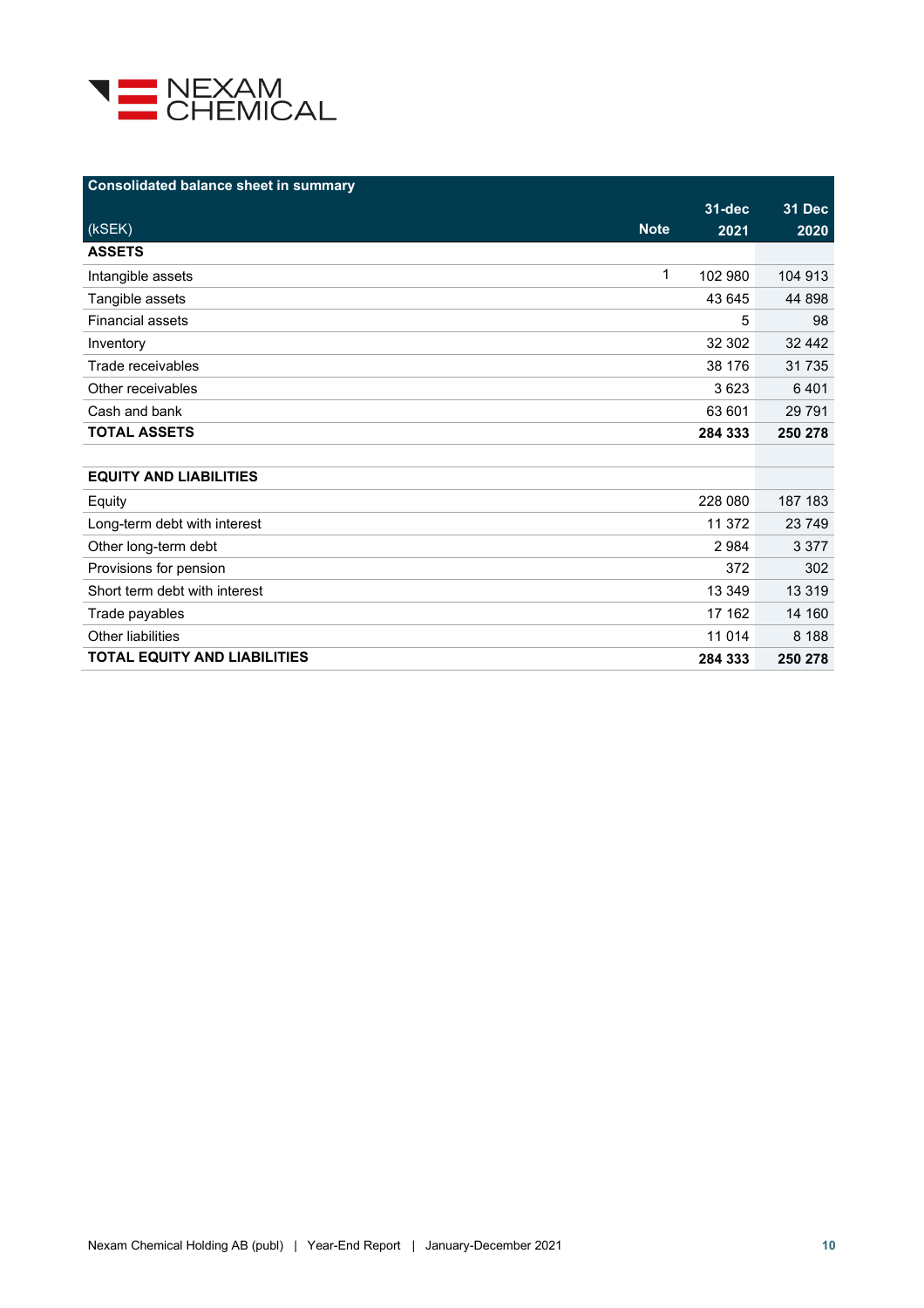

#### **Summary consolidated statement of changes in**

| equity                                       |                          |                          |                 |                             |                      |
|----------------------------------------------|--------------------------|--------------------------|-----------------|-----------------------------|----------------------|
|                                              |                          | <b>Other</b>             |                 |                             |                      |
| (SEK '000)                                   | <b>Share</b><br>capital  | capital<br>provided      | <b>Reserves</b> | <b>Retained</b><br>earnings | <b>Sum</b><br>equity |
| Equity opening balance 2021-01-01            | 1458                     | 377 489                  | $-1680$         | $-1900084$                  | 187 183              |
| Comprehensive income                         |                          |                          |                 |                             |                      |
| Loss for the period                          |                          |                          |                 | $-5449$                     | $-5449$              |
| Other comprehensive income                   |                          |                          |                 |                             |                      |
| Change in translation reserve for the period |                          |                          | 164             |                             | 164                  |
| Sum other comprehensive income after tax     | $\overline{\phantom{0}}$ | $\overline{\phantom{a}}$ | 164             |                             | 164                  |
| Total comprehensive income for the period    | 0                        | 0                        | 164             | 0                           | 164                  |
| Transaction with Group's owners              |                          |                          |                 |                             |                      |
| New share issue, net of transactions costs   | 98                       | 45 653                   |                 |                             | 45 751               |
| Warrants                                     |                          | 431                      |                 |                             | 431                  |
| Total transaction with the Group's owners    | 98                       | 46 084                   |                 |                             | 46 182               |
| Equity closing balance 2021-12-31            | 1556                     | 423 573                  | $-1516$         | $-195533$                   | 228 080              |
|                                              |                          |                          |                 |                             |                      |
| Equity opening balance 2020-01-01            | 1 2 9 8                  | 334 599                  | 796             | $-181992$                   | 154 701              |
| Comprehensive income                         |                          |                          |                 |                             |                      |
| Loss for the period                          |                          |                          |                 | $-8092$                     | $-8092$              |
| Other comprehensive income                   |                          |                          |                 |                             |                      |
| Change in translation reserve for the period |                          |                          | $-2476$         |                             | $-2476$              |
| Sum other comprehensive income after tax     | $\overline{\phantom{0}}$ | $\overline{\phantom{a}}$ | $-2476$         | $\overline{\phantom{0}}$    | $-2476$              |
| Total comprehensive income for the period    | 0                        | 0                        | $-2476$         | $\mathbf 0$                 | $-2476$              |
| Transaction with Group's owners              |                          |                          |                 |                             |                      |
| New share issue, net of transactions costs   | 160                      | 42 830                   |                 |                             | 42 990               |
| Warrants                                     |                          | 60                       |                 |                             | 60                   |
| Total transaction with the Group's owners    | 160                      | 42 890                   |                 |                             | 43 050               |
| Equity closing balance 2020-12-31            | 1458                     | 377 489                  | $-1680$         | $-1900084$                  | 187 183              |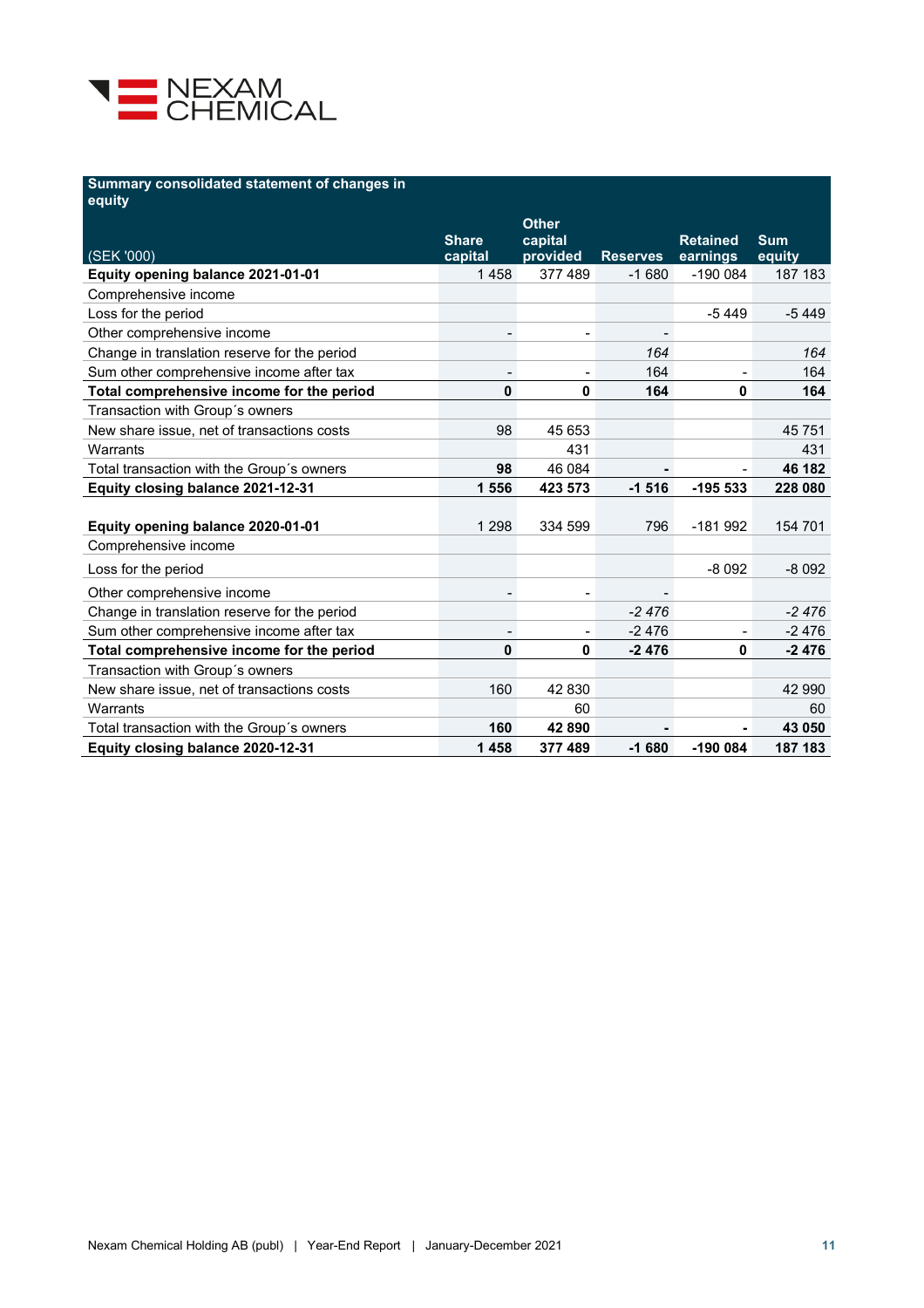

| <b>Consolidated cash flow in summary</b>      |                |                |                  |                  |
|-----------------------------------------------|----------------|----------------|------------------|------------------|
|                                               | <b>Oct-Dec</b> | <b>Oct-Dec</b> | <b>Full year</b> | <b>Full year</b> |
| (SEK '000)                                    | 2021           | 2020           | 2021             | 2020             |
| Cash flow from operating activities           |                |                |                  |                  |
| Operating income                              | $-1513$        | $-1973$        | $-4276$          | $-5286$          |
| Adjustment from non-cash items                | 2479           | 1 5 2 6        | 9 2 3 7          | 6 6 8 3          |
| Cash flow from operations before changes in   |                |                |                  |                  |
| working capital                               | 965            | -447           | 4961             | 1 3 9 7          |
| Changes in working capital                    | 14 340         | -6 840         | 2 2 9 4          | $-18481$         |
| <b>Cash flow from operations</b>              | 15 305         | $-7287$        | 7 2 5 5          | $-17084$         |
| Cash flow from investment activities          | $-1900$        | $-2.124$       | $-5514$          | $-6307$          |
| Cash flow from financing activities           | $-3401$        | $-3.386$       | 32 4 34          | 29 9 9 5         |
| Cash flow for the period                      | 10 004         | $-12797$       | 34 175           | 6 604            |
| Cash and cash equivalents at the beginning of |                |                |                  |                  |
| the period                                    | 53 7 7 5       | 42 499         | 29 791           | 23 101           |
| Effect of exchange rate changes on cash       | $-178$         | 89             | $-365$           | 86               |
| Cash and cash equivalents at end of period    | 63 601         | 29 791         | 63 601           | 29 791           |

| Parent company - Income statement in summary   |                |         |                  |                  |
|------------------------------------------------|----------------|---------|------------------|------------------|
|                                                | <b>Oct-Dec</b> | Oct-Dec | <b>Full year</b> | <b>Full year</b> |
| (SEK '000)                                     | 2021           | 2020    | 2021             | 2020             |
| Net sales                                      | 1700           | 1 3 9 8 | 6800             | 5 5 3 5          |
|                                                | 1700           | 1 3 9 8 | 6800             | 5 5 3 5          |
|                                                |                |         |                  |                  |
| <b>Operating expenses</b>                      |                |         |                  |                  |
| Operating expenses                             | $-1.381$       | $-1563$ | -5 905           | $-4642$          |
| Personnel cost                                 | $-1317$        | $-1272$ | $-6653$          | $-5374$          |
| <b>Operating profit/loss</b>                   | -998           | $-1437$ | $-5758$          | -4 481           |
|                                                |                |         |                  |                  |
| <b>Financial items</b>                         |                |         |                  |                  |
| Interest expenses and other similar loss items | -94            | $-172$  | -578             | $-841$           |
| Profit/loss before tax                         | $-1092$        | $-1609$ | $-6337$          | $-5322$          |
|                                                |                |         |                  |                  |
| Appropriations                                 |                |         |                  | 500              |
| Profit/loss for the period                     | $-1092$        | $-1109$ | -6 337           | $-4822$          |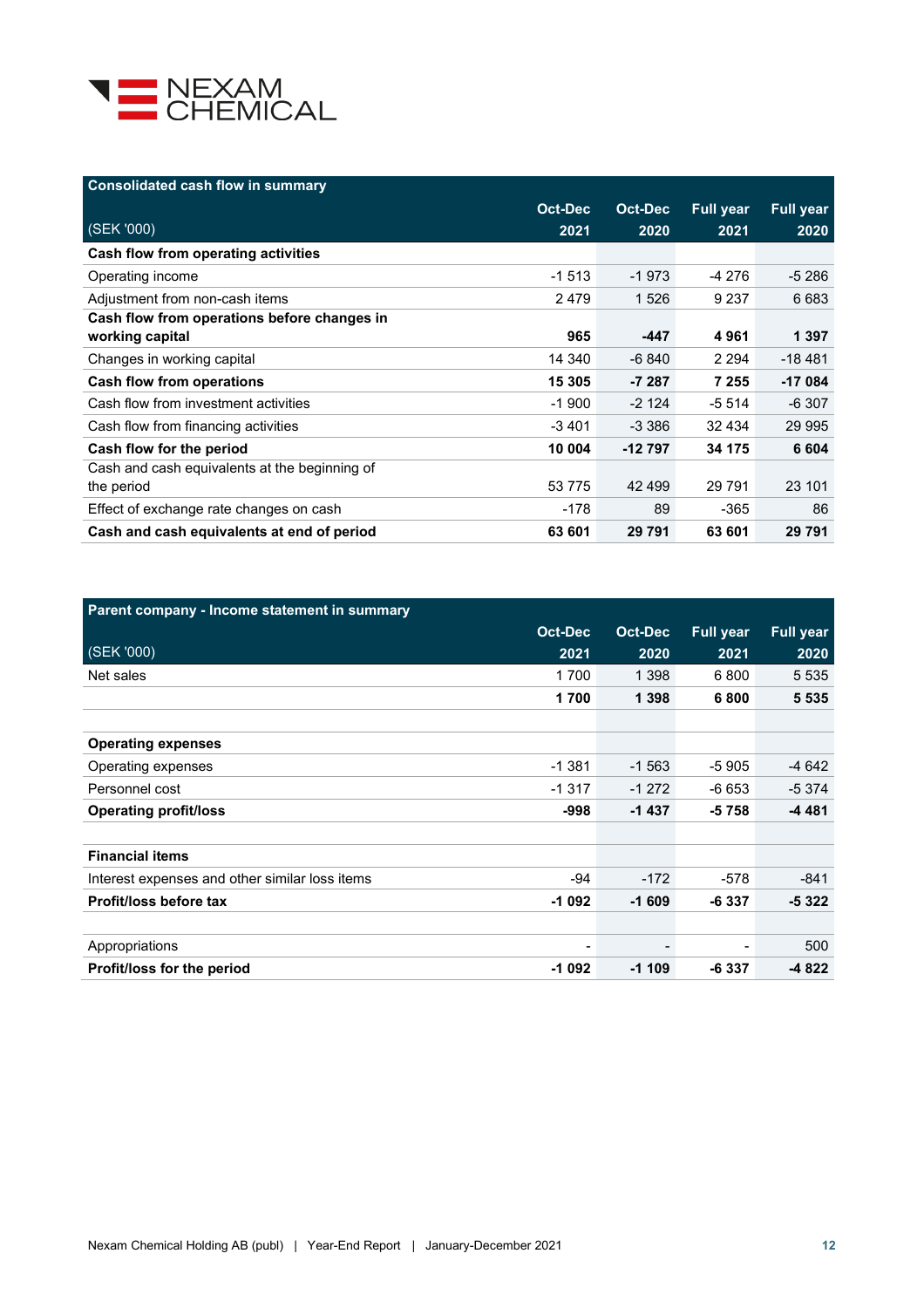

| Parent company - Balance sheet in summary                |               |
|----------------------------------------------------------|---------------|
| $31 - \overline{dec}$                                    | <b>31 Dec</b> |
| (SEK'000)<br>2021                                        | 2020          |
| <b>ASSETS</b>                                            |               |
| <b>Financial assets</b><br>409 888                       | 409 596       |
| 52 364<br>Receivables from group companies               | 47 382        |
| Other receivables<br>291                                 | 970           |
| Cash and bank<br>47 159                                  | 22 679        |
| <b>TOTAL ASSETS</b><br>509 701                           | 480 626       |
|                                                          |               |
| <b>EQUITY AND LIABILITIES</b>                            |               |
| 491 845<br>Equity                                        | 452 000       |
| 1908<br>Provisions for pension                           | 1 545         |
| Long-term debt with interest<br>$\overline{\phantom{0}}$ | 12 000        |
| Short term debt with interest<br>12 000                  | 12 000        |
| 104<br>Trade payables                                    | 609           |
| Other liabilities<br>3844                                | 2472          |
| <b>TOTAL EQUITY AND LIABILITIES</b><br>509 701           | 480 626       |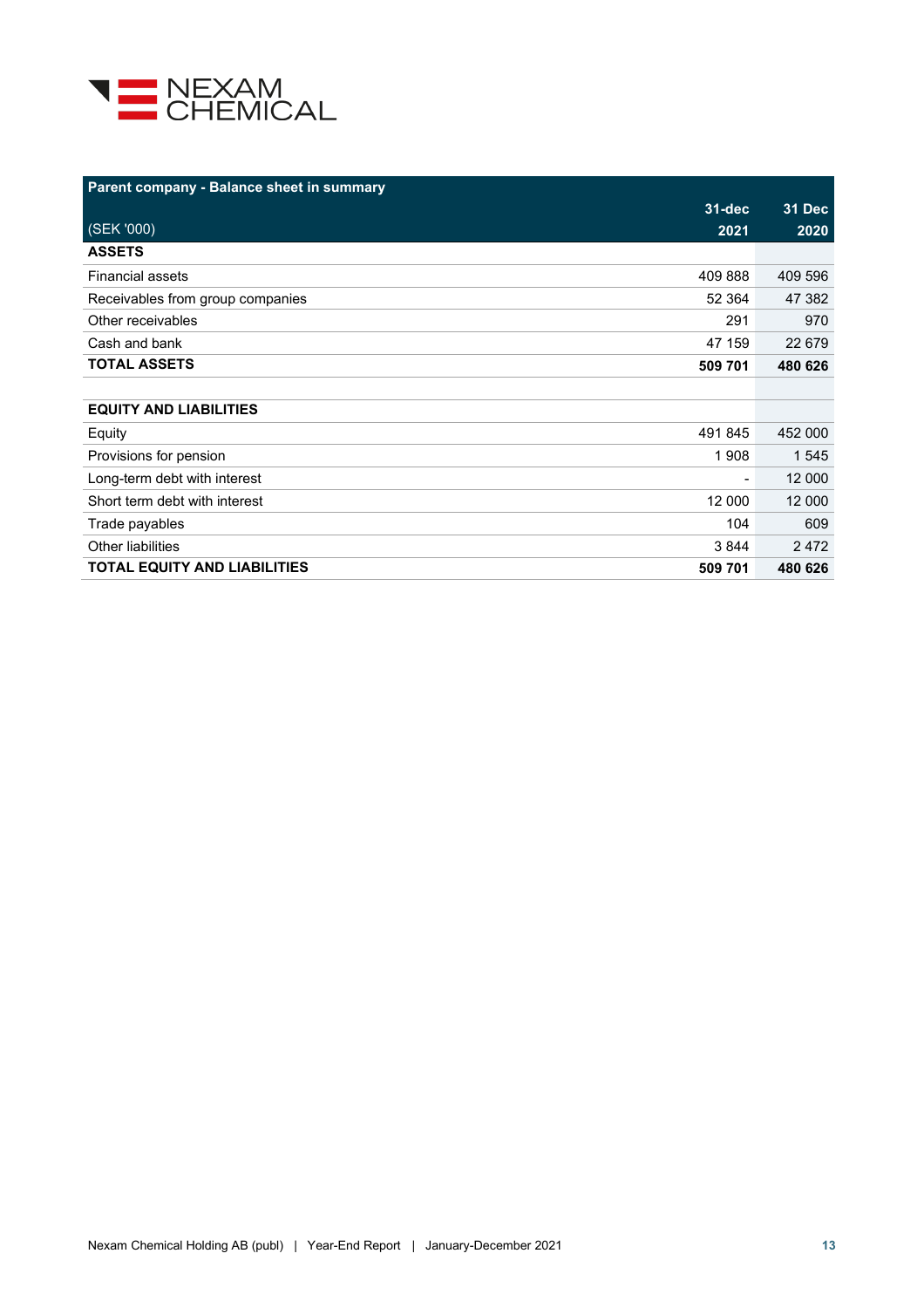

| Note 1 - Intangible assets             |                          |                            |                           |                |
|----------------------------------------|--------------------------|----------------------------|---------------------------|----------------|
| (SEK '000)                             | <b>Goodwill</b>          | <b>Market</b><br>positions | Develop-<br>ment<br>costs | <b>Patents</b> |
| <b>Accumulated cost</b>                |                          |                            |                           |                |
| Opening balance 1 January 2021         | 45 943                   | 44 000                     | 27 773                    | 6 3 9 4        |
| Additions                              |                          |                            | 3022                      | 186            |
| Re-classification                      |                          |                            | 205                       | $-205$         |
| Closing balance 31 December 2021       | 45 943                   | 44 000                     | 31 000                    | 6375           |
| <b>Accumulated depreciation</b>        |                          |                            |                           |                |
| Opening balance 1 January 2021         | $\overline{\phantom{0}}$ | $-13.567$                  | $-3.568$                  | $-2062$        |
| Expensed depreciation for the period   | $\overline{\phantom{0}}$ | $-4400$                    | $-517$                    | $-224$         |
| Closing balance 31 December 2021       |                          | $-17967$                   | $-4085$                   | $-2286$        |
| <b>Residual value 31 December 2021</b> | 45 943                   | 26 033                     | 26915                     | 4089           |
| <b>Accumulated cost</b>                |                          |                            |                           |                |
| Opening balance 1 January 2020         | 45 943                   | 44 000                     | 24 660                    | 5934           |
| Additions                              |                          |                            | 3573                      |                |
| Re-classifcation                       | $\overline{a}$           |                            | $-460$                    | 460            |
| Closing balance 31 December 2020       | 45 943                   | 44 000                     | 27 7 7 3                  | 6 3 9 4        |
| <b>Accumulated depreciation</b>        |                          |                            |                           |                |
| Opening balance 1 January 2020         | $\overline{\phantom{a}}$ | $-9167$                    | $-3310$                   | $-1837$        |
| Expensed depreciation for the period   | $\overline{\phantom{0}}$ | $-4400$                    | $-258$                    | $-225$         |
| Closing balance 31 December 2020       | $\overline{\phantom{0}}$ | $-13567$                   | $-3568$                   | $-2062$        |
| <b>Residual value 31 December 2020</b> | 45 943                   | 30 433                     | 24 205                    | 4 3 3 2        |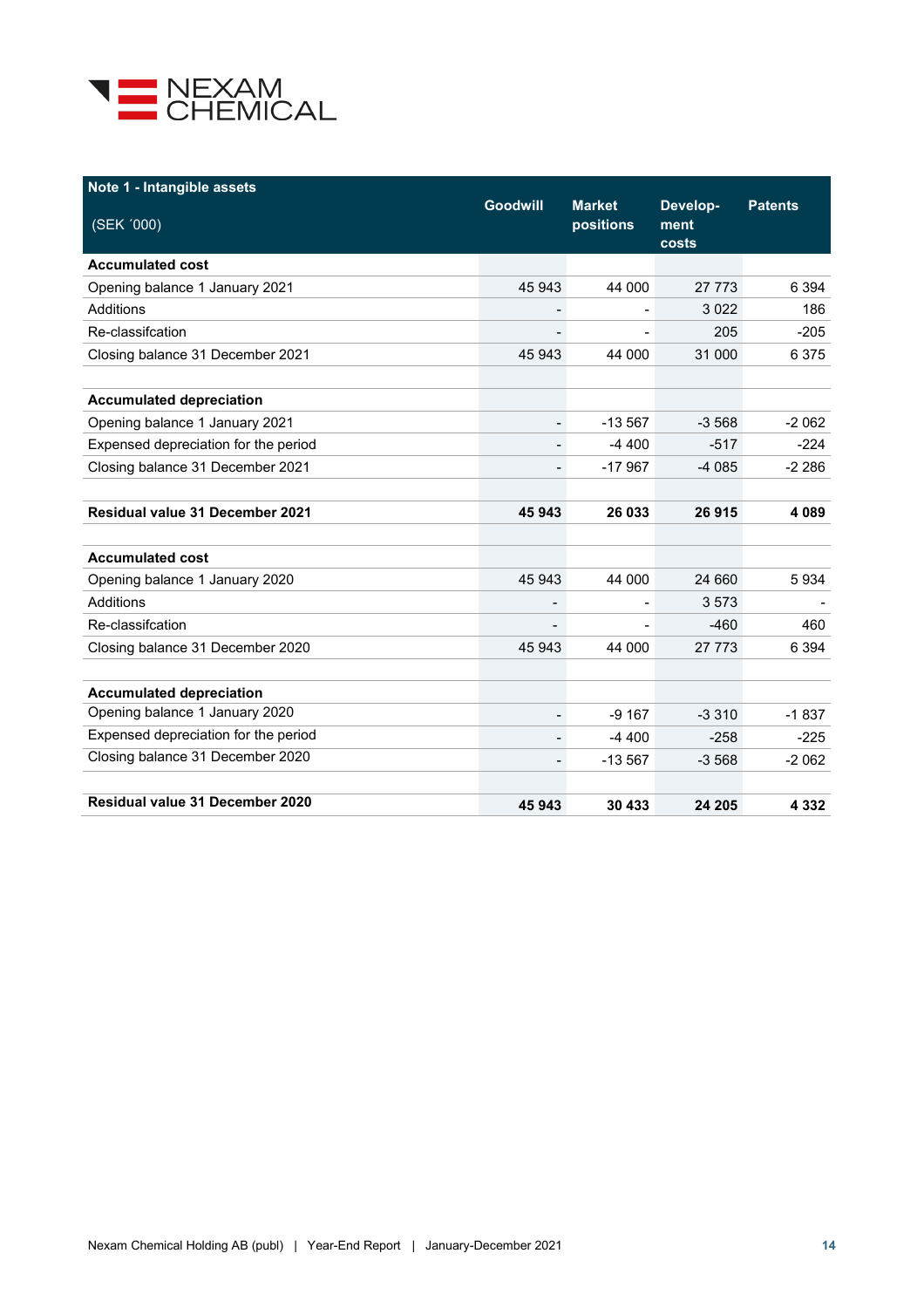

| Note 2 - Net sales divided in geographical markets |                |          |                  |                  |  |  |
|----------------------------------------------------|----------------|----------|------------------|------------------|--|--|
|                                                    | <b>Oct-Dec</b> | Oct-Dec  | <b>Full year</b> | <b>Full vear</b> |  |  |
| (SEK '000)                                         | 2021           | 2020     | 2021             | 2020             |  |  |
| Net sales Sweden                                   | 13 2 8 1       | 11 564   | 56 187           | 38 045           |  |  |
| Net sales Europe                                   | 29 189         | 24 645   | 118 885          | 89 903           |  |  |
| Net sales rest of the world                        | 14 583         | 10 4 8 4 | 44 380           | 37 882           |  |  |
| <b>Total</b>                                       | 57 052         | 46 693   | 219 452          | 165 830          |  |  |

| Note 3 - Net sales divided in revenue streams |         |         |                  |                  |  |  |
|-----------------------------------------------|---------|---------|------------------|------------------|--|--|
|                                               | Oct-Dec | Oct-Dec | <b>Full vear</b> | <b>Full vear</b> |  |  |
| (SEK '000)                                    | 2021    | 2020    | 2021             | 2020             |  |  |
| Performance Masterbatch                       | 26 157  | 22 380  | 104 235          | 86 599           |  |  |
| Performance Chemicals                         | 30 895  | 24 3 13 | 115 216          | 79 231           |  |  |
| Total                                         | 57 052  | 46 693  | 219 452          | 165 830          |  |  |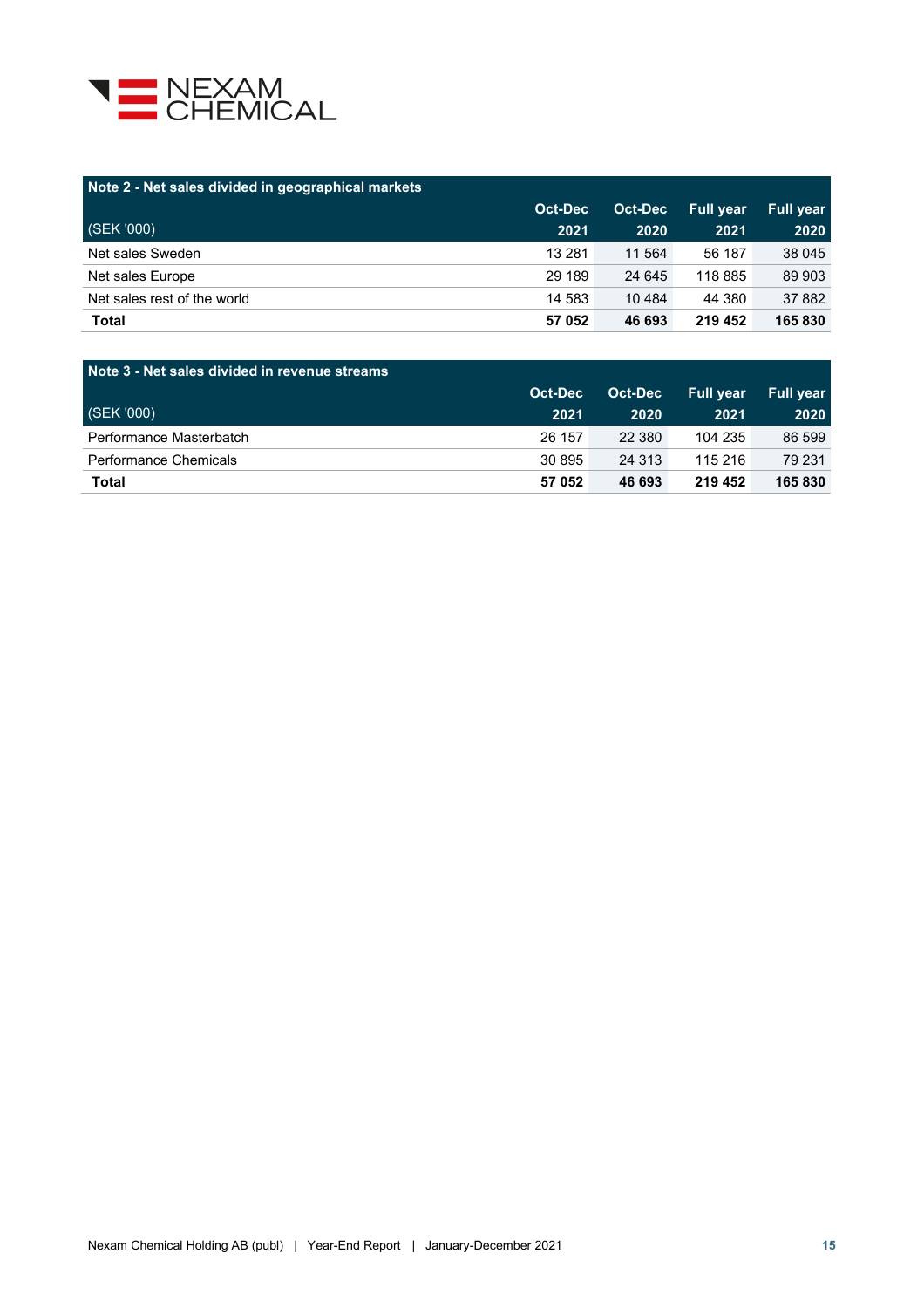

## **Share capital, shares and ownership**

The Company's share capital totals SEK 1,556,073 divided into 80,915,798 outstanding shares. The Company only has one class of shares, and all shares have equal rights to dividends. The shares of Nexam Chemical Holding AB are listed on NASDAQ Stockholm First North Growth Market under the ticket NEXAM. Approximately 9 million shares have been turned during the quarter and the average price during the period was SEK 10.80 per share.

#### **Incentive programs**

The company has two ongoing incentive programs with a total of 1,419,000 outstanding warrants, which all entitles the holders to subscribe for one new share. All warrants have been issued at market value, calculated according to the "Black Scholes" formula. If all currently outstanding warrants are exercised, the total dilution will be approximately 1.8 %.

For more information and the full terms and conditions of incentive program 2019/2022, please see the resolutions from the Annual General Meetings in [2019](http://www.nexamchemical.com/secure/CMS/?language=en#context=epi.cms.contentdata:///245&viewsetting=active:///true) and for the incentive program 2021/2024 see resolutions from Annual General Meetings in 2021.

| <b>Allotment</b><br>date | Price per<br>warrant (SEK) | Earliest<br>redemption date | Final due<br>date | Redemp-<br>tion price<br>(SEK) | Outstanding<br>warrants<br>31 <sup>th</sup> of December<br>2021 | Dilution if<br>fully<br>exercised |
|--------------------------|----------------------------|-----------------------------|-------------------|--------------------------------|-----------------------------------------------------------------|-----------------------------------|
| 2019-06-30               | 0.40                       | 2022-08-26                  | 2022-09-09        | 11.51                          | 808.500                                                         | 1.0%                              |
| 2020-05-12               | 0.26                       | 2022-08-26                  | 2022-09-09        | 11.51                          | 230,000                                                         | 0.3%                              |
| 2021-05-27               | 0.98                       | 2024-08-16                  | 2024-08-30        | 21.28                          | 380,500                                                         | 0.5%                              |

#### **Shareholders**

The number of shareholders as of 31<sup>st</sup> of December 2021 was 5,822.

| <b>Shareholders</b>                               | <b>Shares</b> | Percent |
|---------------------------------------------------|---------------|---------|
| SIX SIS AG                                        | 13 032 983    | 16,1%   |
| Försäkringsbolaget, Avanza Pension                | 8 500 950     | 10,5%   |
| Veronica Wallman                                  | 3 641 225     | 4,5%    |
| Länsförsäkringar Småbolag Sverige                 | 3 296 753     | 4,1%    |
| SEB Europafond småbolag                           | 2 162 478     | 2,7%    |
| Lennart Holm, privately and via company           | 2 160 569     | 2,7%    |
| Nordnet Pensionsförsäkring AB                     | 2 134 849     | 2,6%    |
| SEB Copenhagen                                    | 1801878       | 2,2%    |
| Michael Wandy Karlsson, privately and via company | 1 377 342     | 1,6%    |
| <b>Futur Pension</b>                              | 1 266 030     | 51,3%   |
| Other shareholders (approx. 5,800)                | 41 540 741    | 100,0%  |
| Total                                             | 80 915 798    | 100,0%  |